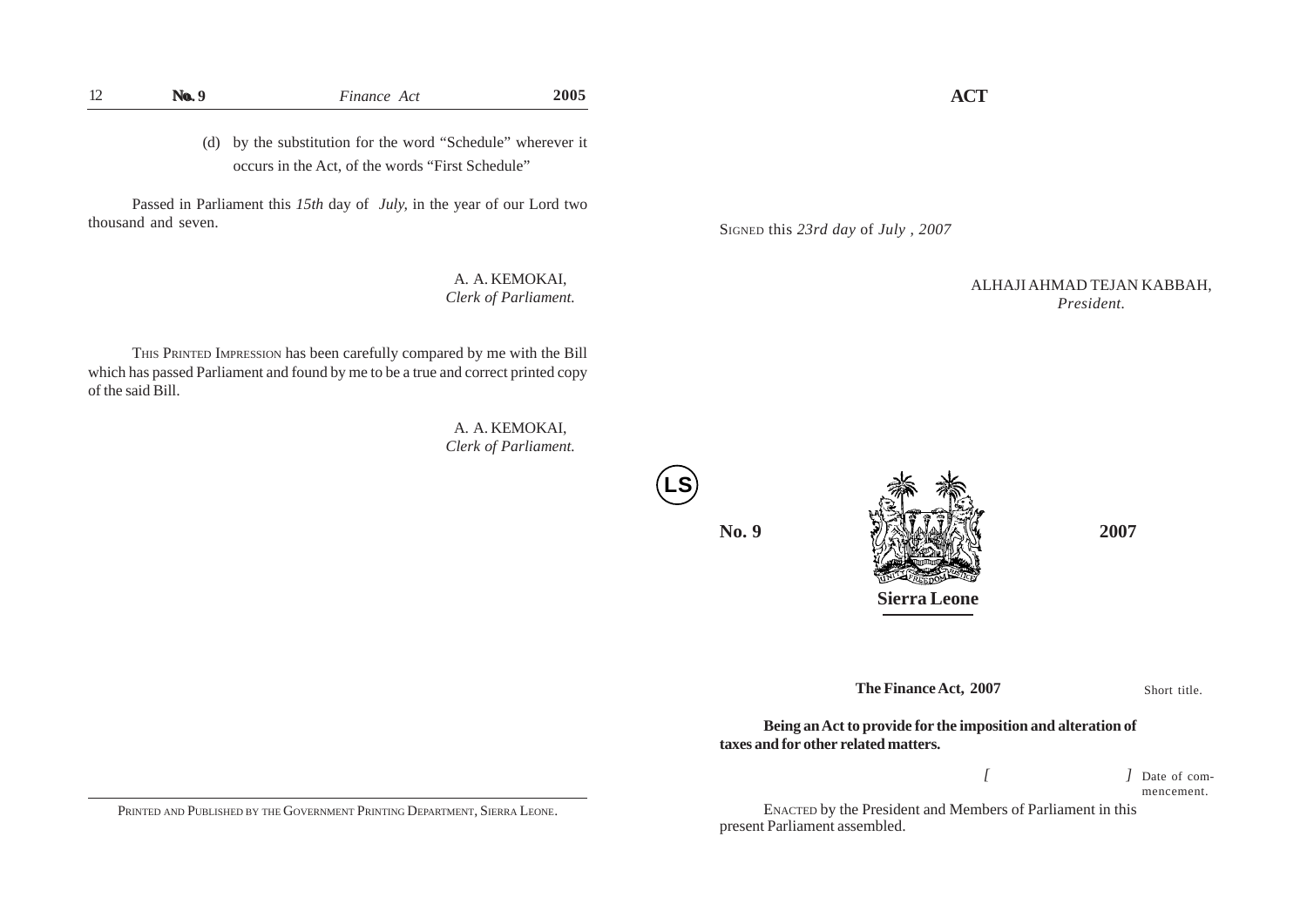| $\mathbf{2}$                          | No.9                      |     | Finance Act                                                                                                                                                               | 2007 | No.9                                                                                    | Finance Act                                                           | 2007 | 11 |
|---------------------------------------|---------------------------|-----|---------------------------------------------------------------------------------------------------------------------------------------------------------------------------|------|-----------------------------------------------------------------------------------------|-----------------------------------------------------------------------|------|----|
|                                       |                           |     | PART I-PRELIMINARY                                                                                                                                                        |      | Non-Citizen (Registration, Immigration and Expulsion) Act, 1965 (Act No. 14 of<br>1965) |                                                                       |      |    |
| Amendment<br>of Act No. 8<br>of 2000. | 1.                        |     | The Income Tax Act, 2000 is amended-                                                                                                                                      |      |                                                                                         |                                                                       |      |    |
|                                       |                           |     | (a) in subsection $(1)$ of section 46 thereof, by<br>the substitution for the words "3 lst March"                                                                         |      |                                                                                         | Civil Aviation Act, 1966 (Act No. 33 of 1966)                         |      |    |
|                                       |                           |     | appearing therein, of the words "31st<br>December";                                                                                                                       |      |                                                                                         | Building Fees Act, 1973 (Act No. 23 of 1973)                          |      |    |
|                                       |                           |     |                                                                                                                                                                           |      |                                                                                         | Factories Act, 1974 (Act No. 3 of 1974)                               |      |    |
|                                       |                           | (b) | in section 69-                                                                                                                                                            |      |                                                                                         |                                                                       |      |    |
|                                       |                           |     | (i) by the substitution for the word                                                                                                                                      |      |                                                                                         | National Registration Act, 1974 (Act No. 20 of 1974)                  |      |    |
|                                       |                           |     | "fifteen" appearing in paragraph (b) of<br>subsection (1) thereof; of the word<br>"twenty" and                                                                            |      |                                                                                         | Births and Deaths Registration Act, 1983 (Act No. 11. of 1983)        |      |    |
|                                       |                           |     |                                                                                                                                                                           |      |                                                                                         | Forestry Act, 1988 (Act No.7 of 1988)                                 |      |    |
|                                       |                           |     | (ii) by the substitution for the word "ten"<br>appearing in paragraph (b) of                                                                                              |      |                                                                                         | Constitution of Sierra Leone, 1991 (Act No. 6 of 1991)                |      |    |
|                                       |                           |     | subsection (2) thereof, of the word<br>"fifteen";                                                                                                                         |      |                                                                                         | Fisheries (Management and Development) Act, 1994 (Act No. 19 of 1994) |      |    |
|                                       |                           | (c) | by the repeal and replacement of subsections<br>$(1)$ , $(2)$ and $(3)$ of section 113 thereof, by the<br>following:-                                                     |      |                                                                                         | Mines and Minerals Act, 1994 (Act No. 5 of 1994)                      |      |    |
|                                       |                           |     |                                                                                                                                                                           |      |                                                                                         | Standards Act, 1996 (Act No. 2 of 1996)                               |      |    |
|                                       | "Instalments<br>of income |     | 113 (1) A taxpayer who derives or expects to<br>derive business income in a year of assess-<br>ment shall make an estimate of chargeable<br>business income and turnover- |      |                                                                                         | Sierra Leone Maritime Administration Act, 2000 (Act No. 11 of 2000)   |      |    |
|                                       | tax.                      |     |                                                                                                                                                                           |      |                                                                                         | Pharmacy and Drugs Act, 2001 (Act No. 12 of 2001)                     |      |    |
|                                       |                           |     |                                                                                                                                                                           |      |                                                                                         | National Commission for Privatisation Act, 2002 (Act No. 12 of 2002)  |      |    |
|                                       |                           | (a) | for the year of assessment on or before 31st<br>January, of the year of assessment or for a<br>taxpayer using a substituted year of assess-                               |      |                                                                                         | Merchant Shipping Act, 2003 (Act No. 3 of 2003)                       |      |    |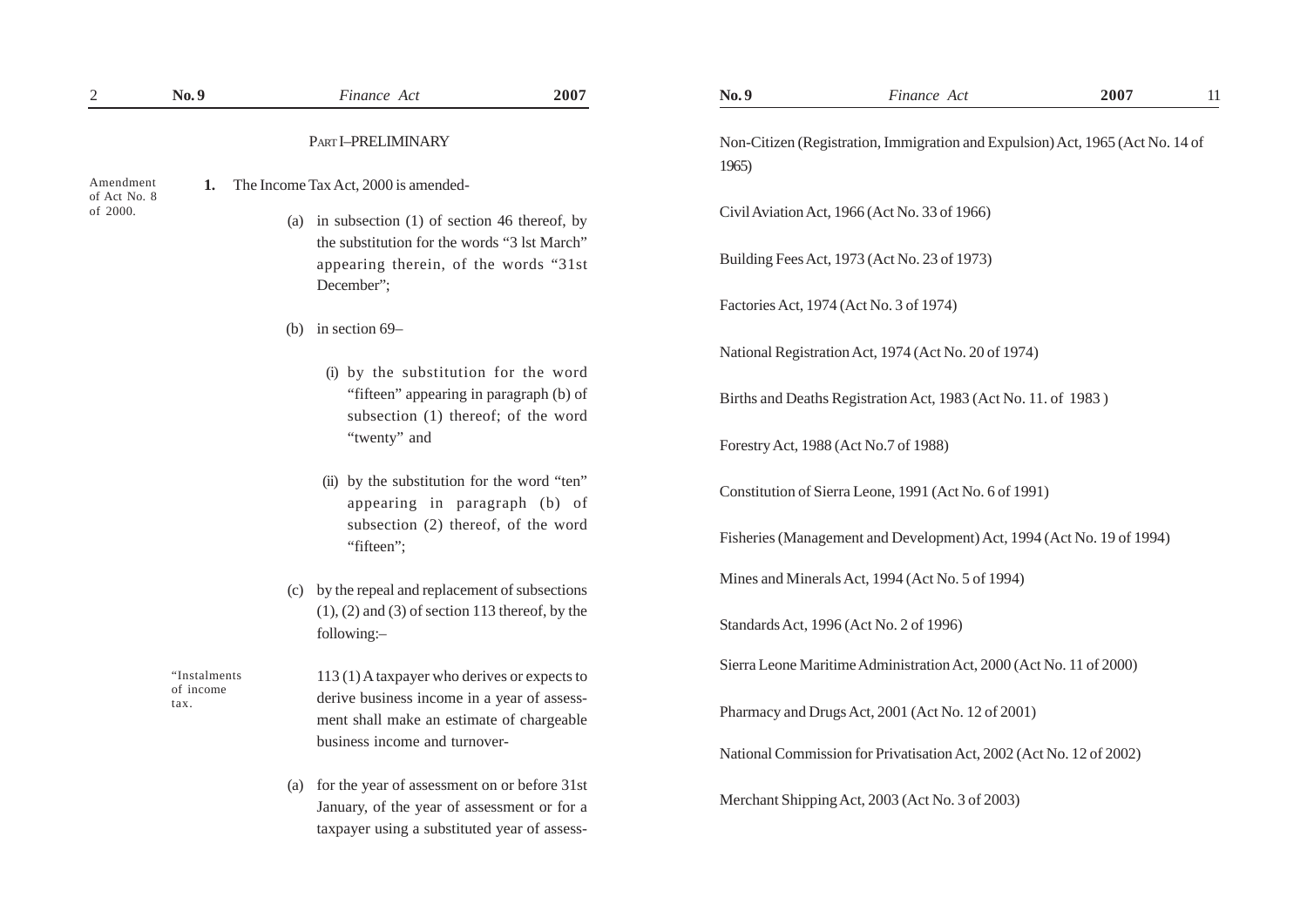| 4 | No.9           |     | Finance Act                                      | 2007                       | No.9                                                    | Finance Act                                                                                                                    | 2007 |
|---|----------------|-----|--------------------------------------------------|----------------------------|---------------------------------------------------------|--------------------------------------------------------------------------------------------------------------------------------|------|
|   |                |     |                                                  |                            |                                                         |                                                                                                                                |      |
|   |                | (a) | for a taxpayer not using a substituted year of   |                            |                                                         | (2) Notwithstanding any enactment to the contrary, the                                                                         |      |
|   |                |     | assessment, on 15th March, 15th June, 15th       |                            |                                                         | Commissioner-General or the employee of the Authority                                                                          |      |
|   |                |     | September, and 15th December; and                |                            |                                                         | referred to in subsection (1) shall have free access, at all                                                                   |      |
|   |                |     |                                                  |                            |                                                         | reasonable times, to all files, documents and other records                                                                    |      |
|   |                |     | (b) for a taxpayer using a substituted year of   |                            |                                                         | relating to the assessment and collection of any revenue                                                                       |      |
|   |                |     | assessment on the 15th day of the third, sixth,  |                            |                                                         | or other moneys referred to in paragraph (aa) of subsection<br>(2) of section 12, and shall be entitled to require and receive |      |
|   |                |     | ninth and twelfth months of the substituted      |                            |                                                         | from the staff of the department referred to in subsection                                                                     |      |
|   |                |     | year of assessment".                             |                            |                                                         | (1), such information,, reports and explanation as he may                                                                      |      |
|   |                |     |                                                  |                            |                                                         | think necessary for the proper performance of his functions                                                                    |      |
|   |                | (d) | by the insertion immediately after section 123   |                            |                                                         |                                                                                                                                |      |
|   |                |     | of the following section:-                       |                            |                                                         |                                                                                                                                |      |
|   |                |     |                                                  |                            |                                                         | 15B. The Authority is hereby substituted for any Ministry                                                                      |      |
|   | "Purchase of   |     | 123A. The purchaser of real property             |                            |                                                         | department or other governmental agency specified in any                                                                       |      |
|   | real property. |     | shall withhold tax at the rate specified         |                            |                                                         | enactment set out in the Second Schedule as the recipien                                                                       |      |
|   |                |     | in Part IV of the First Schedule which           |                            |                                                         | of any revenue or other monies payable thereunder.                                                                             |      |
|   |                |     | is hereby amended by the insertion of            |                            |                                                         |                                                                                                                                |      |
|   |                |     | the following at the end thereof:-               |                            |                                                         | 15C. (1) Notwithstanding anything to the contrary                                                                              |      |
|   |                |     |                                                  |                            |                                                         | contained in any enactment or other laws under which a                                                                         |      |
|   |                |     | (i) under "Type of payment", insert "real        |                            |                                                         | public body exists, the Authority shall collect as revenue                                                                     |      |
|   |                |     | property " and                                   |                            |                                                         | any money administered by or in the hands of that body                                                                         |      |
|   |                |     |                                                  |                            |                                                         | which the Minister, after consultation with the appropriate                                                                    |      |
|   |                |     | (ii) under "Rate" insert "10%";                  |                            |                                                         | Minister or the National Commission for Privatisation, as                                                                      |      |
|   |                |     |                                                  |                            |                                                         | the case may be, may specify by statutory instrument as                                                                        |      |
|   |                |     |                                                  |                            |                                                         | being in excess of the amount required for the purposes of                                                                     |      |
|   |                |     | (e) in section 128, by the insertion immediately |                            |                                                         | that body.                                                                                                                     |      |
|   |                |     | after subsection (3) thereof of the following    |                            |                                                         | (2) In this section, "public body" includes a public                                                                           |      |
|   |                |     | subsections:-                                    |                            | enterprise and a body established by or under an Act of |                                                                                                                                |      |
|   |                |     |                                                  |                            |                                                         | Parliament or in which the Government holds the majority                                                                       |      |
|   |                |     | "(4) Without prejudice to section 129,           |                            |                                                         | interest".                                                                                                                     |      |
|   |                |     |                                                  | where a withholding agent- |                                                         |                                                                                                                                |      |
|   |                |     |                                                  |                            |                                                         | by renumbering the existing Schedule as the<br>(c)                                                                             |      |
|   |                |     | fails to withhold tax under<br>(a)               |                            |                                                         | First Schedule and inserting immediately                                                                                       |      |
|   |                |     | subsection (1) of that section;                  |                            |                                                         | thereafter the following as the Second                                                                                         |      |
|   |                |     | <sub>or</sub>                                    |                            |                                                         | $S$ chodulo                                                                                                                    |      |

15B. The Authority is hereby substituted for any Ministry, Substitution department or other governmental agency specified in any  $\frac{1}{2}$  for Ministry enactment set out in the Second Schedule as the recipient department, of any revenue or other monies payable thereunder. for Ministry, etc.

15C. (1) Notwithstanding anything to the contrary Collection of contained in any enactment or other laws under which a payment by public body exists, the Authority shall collect as revenue, to Governany money administered by or in the hands of that body ment.which the Minister, after consultation with the appropriate Minister or the National Commission for Privatisation, as the case may be, may specify by statutory instrument as being in excess of the amount required for the purposes of that body. to Govern-

> (c) by renumbering the existing Schedule as the First Schedule and inserting immediately thereafter the following as the Second Schedule–

9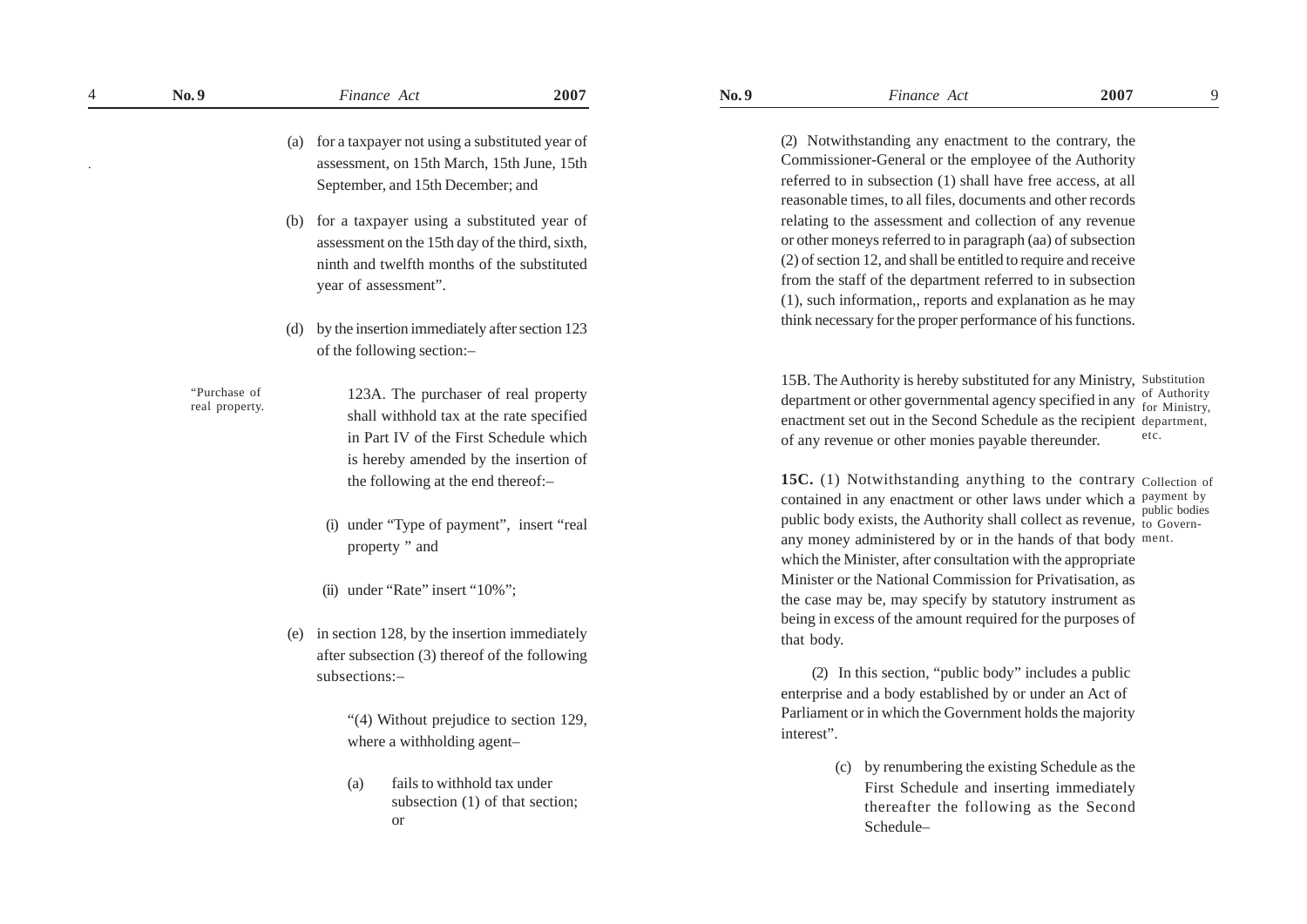| "Application |
|--------------|
| for licence. |

3. (1) Any person desiring to obtain a licence to clear and forward air or sea freight cargo in any port shall apply in writing to the Minister for the grant of a licence for that purpose and shall submit therewith a fee of Le5,000,000 and such other particulars as may be prescribed by statutory instrument".

Amendment of Act No. 6 of 1989.

**3.** The Restaurant Food Tax Act, 1989 is amended by the repeal and replacement of section 3 by the following section–

3. There shall be charged on any food or drink consumed or supplied in any restaurant, a tax of ten percent of the amount charged by the restaurant for the food or drink". "Imposition of tax on food and drink.

Amendment of Act No. 2 of 1995.

**4.** The External Telecommunications Act, 1995 is amended by the repeal and replacement of the definition of "message" appearing in section 1 thereof in by the following:–

"message" means communication from Sierra Leone to a place outside it by means of telephone, telegraph, telex, facsimile and the internet, and include any visual communication to subscribers of a company within Sierra Leone."

Amendment of Act No. 5 of 1995.

- **5.** The Sales Tax Act, 1995 is amended–
	- (a) in section 4–

by the insertion at the end of subsection (1) thereof, of the following:–

- "(e) hotel and guest house accommodation".
- (ii) by the insertion immediately after paragraph (b) of subsection (2) thereof, of the following paragraph–
	- "(c) ten percent of the cost of hotel and guest house accommodation".

**6.** (1) The Finance Act, 2006 is amended in section 3, by the Amendment repeal and replacement of subsection (2) thereof by the following: $-$  of 2006. of Act No. 7

"(2) The National Revenue Authority shall charge a nonrefundable administrative fee of Le500,000 for each consignment of goods in respect of which duty waiver is granted, to cover the administrative cost of processing the duty-waiver application".

**7.** Where in any enactment it is provided that revenues or Monies to be other monies received by a department of Government is to be retained solidated fund by the department for the purpose of defraying the expenses of that department, the revenues or other monies shall, notwithstanding that provision, be collected by the National Revenue Authority and paid into the Consolidated Fund; and to give effect to this subsection, that provision is hereby repealed. solidated fund.

- **8.** The National Revenue Authority Act, 2002 is amended– Amendment of Act No. 11 of 2002.
	- (a) in section 12–
		- (i) by the insertion immediately after paragraph (a) of subsection (2) thereof, of the following: –
			- "(aa) to take over -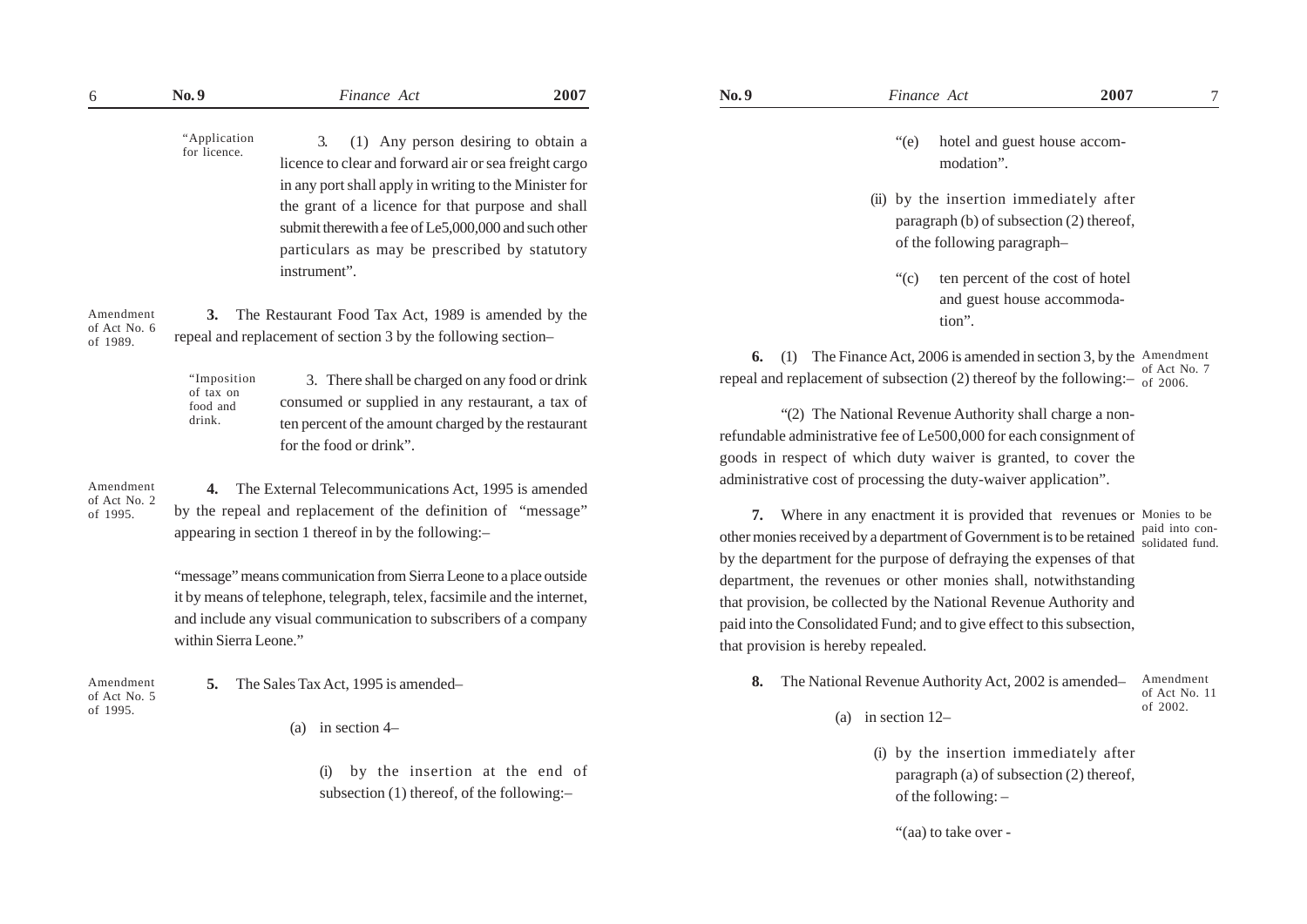- (i) the assessment and collection of the revenues or other moneys, not derived from taxation, raised or received for the purpose of, or on behalf of, the Government and required by subsection (1) of section 111 of the Constitution to
- be paid into the Consolidated Fund, including, but not limited to fees, fines and royalties payable under the enactments set out in the Second Schedule;
- (ii) the printing of all licences, certificates and permits to be issued by departments of Government and other public bodies;
- (iii) the printing of all licences, certificates and permits in respect of the revenues or other moneys referred to in subparagraph (i)"
- (ii) by the repeal and replacement of subsection (3) thereof, by the following:–
- "(3) The Minister may, after consultation with the Authority, amend the First and Second Schedules by statutory instrument".
- (b) by the insertion immediately after section 15 thereof, of the following:–

"Power to station staff of Authority in Government offices. **15A** (1) The Commissioner-General may station in any Government department any person employed by the Authority to enable the Authority to more effectively carry out its functions under this Act or any other enactment and such department shall provide the necessary office accommodation for any person so stationed.

- (b) fails to pay to the Commissioner-General any tax that has been withheld; or
- (c) fails to file to the Commissioner-General the statement required by subsection (2); and
- (d) has filed the statement required by subsection (2) but the Commissioner-General is of the opinion that the information provided in that statement does not correctly disclose the amount of tax that should have been withheld, the Commissioner-General may, according to the best of his judgment, determine the amount of the tax payable and may then make an assessment accordingly;
- (5) The provisions of Part XVII relating to objections and appeals shall apply to any determination or assessment made under subsection  $(4)$ ".
- (f) by the repeal and replacement of the words "PART VI" appearing immediately after section 132 by the words "PART XVI";
- (g) by the repeal and replacement of the words "THE INCOME TAX ACT, 1999" appearing in the Tenth Schedule by the words "THE INCOME TAX ACT, 2000".

2. The Cargo (Clearing and Forwarding) Act, 1974 is amended Amendment by the repeal and replacement of subsection (1) of section 3 thereof, by the following:– of Act No.5 of 1994.